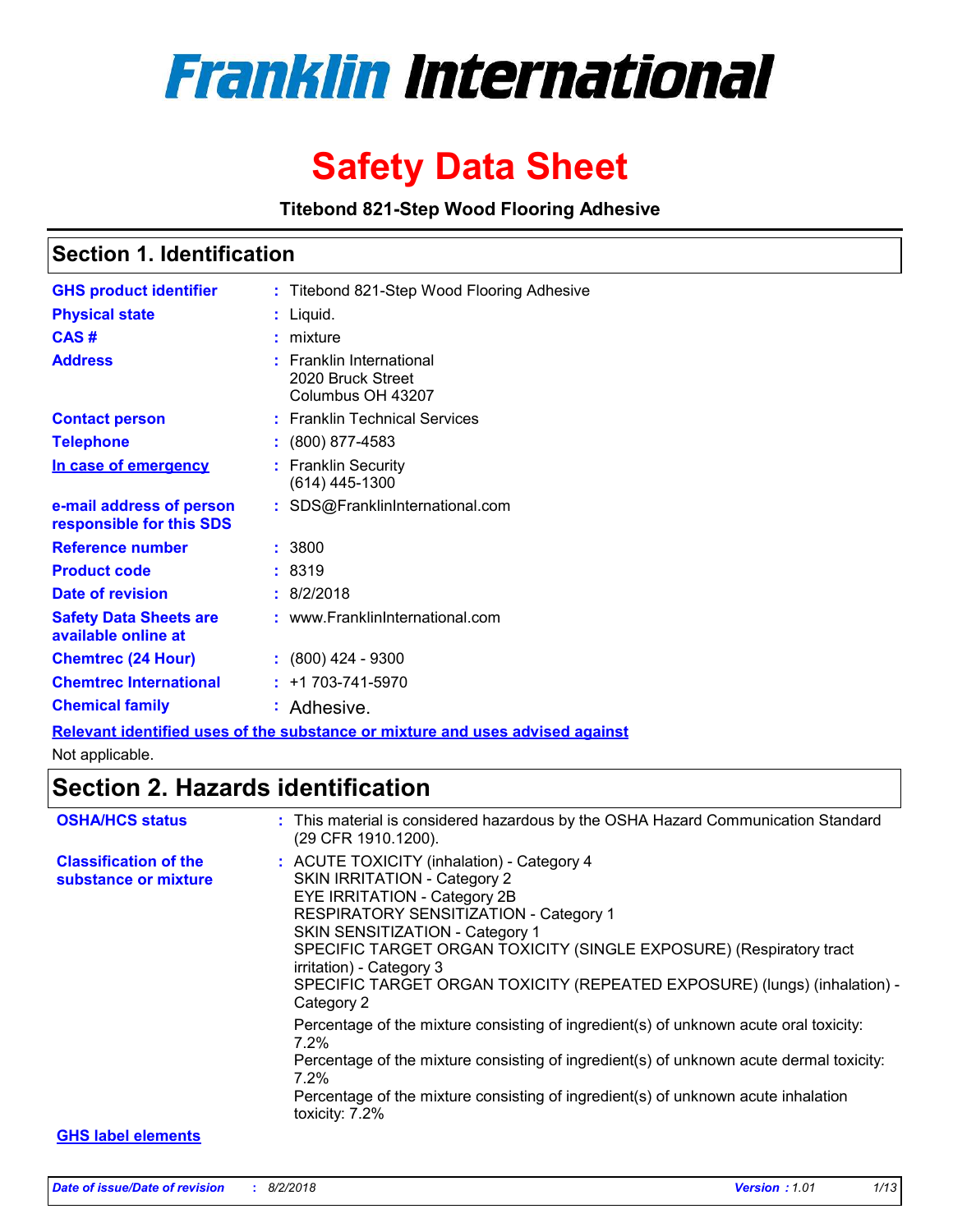### **Section 2. Hazards identification**

| <b>Hazard pictograms</b>                   |                                                                                                                                                                                                                                                                                                                                                                                                                                                                                                                                                                                                                                              |
|--------------------------------------------|----------------------------------------------------------------------------------------------------------------------------------------------------------------------------------------------------------------------------------------------------------------------------------------------------------------------------------------------------------------------------------------------------------------------------------------------------------------------------------------------------------------------------------------------------------------------------------------------------------------------------------------------|
| <b>Signal word</b>                         | Danger                                                                                                                                                                                                                                                                                                                                                                                                                                                                                                                                                                                                                                       |
| <b>Hazard statements</b>                   | : Harmful if inhaled.<br>Causes skin and eye irritation.<br>May cause allergy or asthma symptoms or breathing difficulties if inhaled.<br>May cause an allergic skin reaction.<br>May cause respiratory irritation.<br>May cause damage to organs through prolonged or repeated exposure if inhaled. (lungs)                                                                                                                                                                                                                                                                                                                                 |
| <b>Precautionary statements</b>            |                                                                                                                                                                                                                                                                                                                                                                                                                                                                                                                                                                                                                                              |
| <b>Prevention</b>                          | : Wear protective gloves. Wear respiratory protection. Use only outdoors or in a well-<br>ventilated area. Do not breathe vapor. Wash hands thoroughly after handling.<br>Contaminated work clothing must not be allowed out of the workplace.                                                                                                                                                                                                                                                                                                                                                                                               |
| <b>Response</b>                            | : Get medical attention if you feel unwell. IF INHALED: If breathing is difficult, remove<br>person to fresh air and keep comfortable for breathing. Call a POISON CENTER or<br>physician if you feel unwell. If experiencing respiratory symptoms: Call a POISON<br>CENTER or physician. IF ON SKIN: Wash with plenty of soap and water. Wash<br>contaminated clothing before reuse. If skin irritation or rash occurs: Get medical<br>attention. IF IN EYES: Rinse cautiously with water for several minutes. Remove<br>contact lenses, if present and easy to do. Continue rinsing. If eye irritation persists: Get<br>medical attention. |
| <b>Storage</b>                             | : Store locked up.                                                                                                                                                                                                                                                                                                                                                                                                                                                                                                                                                                                                                           |
| <b>Disposal</b>                            | Dispose of contents and container in accordance with all local, regional, national and<br>international regulations.                                                                                                                                                                                                                                                                                                                                                                                                                                                                                                                         |
| <b>Hazards not otherwise</b><br>classified | : None known.                                                                                                                                                                                                                                                                                                                                                                                                                                                                                                                                                                                                                                |

### **Section 3. Composition/information on ingredients**

| <b>Substance/mixture</b><br>Mixture                                                                                      |                   |                                      |
|--------------------------------------------------------------------------------------------------------------------------|-------------------|--------------------------------------|
| <b>Ingredient name</b>                                                                                                   | $\frac{9}{6}$     | <b>CAS number</b>                    |
| Distillates (petroleum), hydrotreated light<br>methylenediphenyl diisocyanate<br>$ 4,4$ '-methylenediphenyl diisocyanate | l≤5<br>l≤3<br>l≤3 | 64742-47-8<br>26447-40-5<br>101-68-8 |

Any concentration shown as a range is to protect confidentiality or is due to batch variation.

**There are no additional ingredients present which, within the current knowledge of the supplier and in the concentrations applicable, are classified as hazardous to health or the environment and hence require reporting in this section.**

**Occupational exposure limits, if available, are listed in Section 8.**

### **Section 4. First aid measures**

**Description of necessary first aid measures**

**Eye contact :**

: Immediately flush eyes with plenty of water, occasionally lifting the upper and lower eyelids. Check for and remove any contact lenses. Continue to rinse for at least 10 minutes. Get medical attention.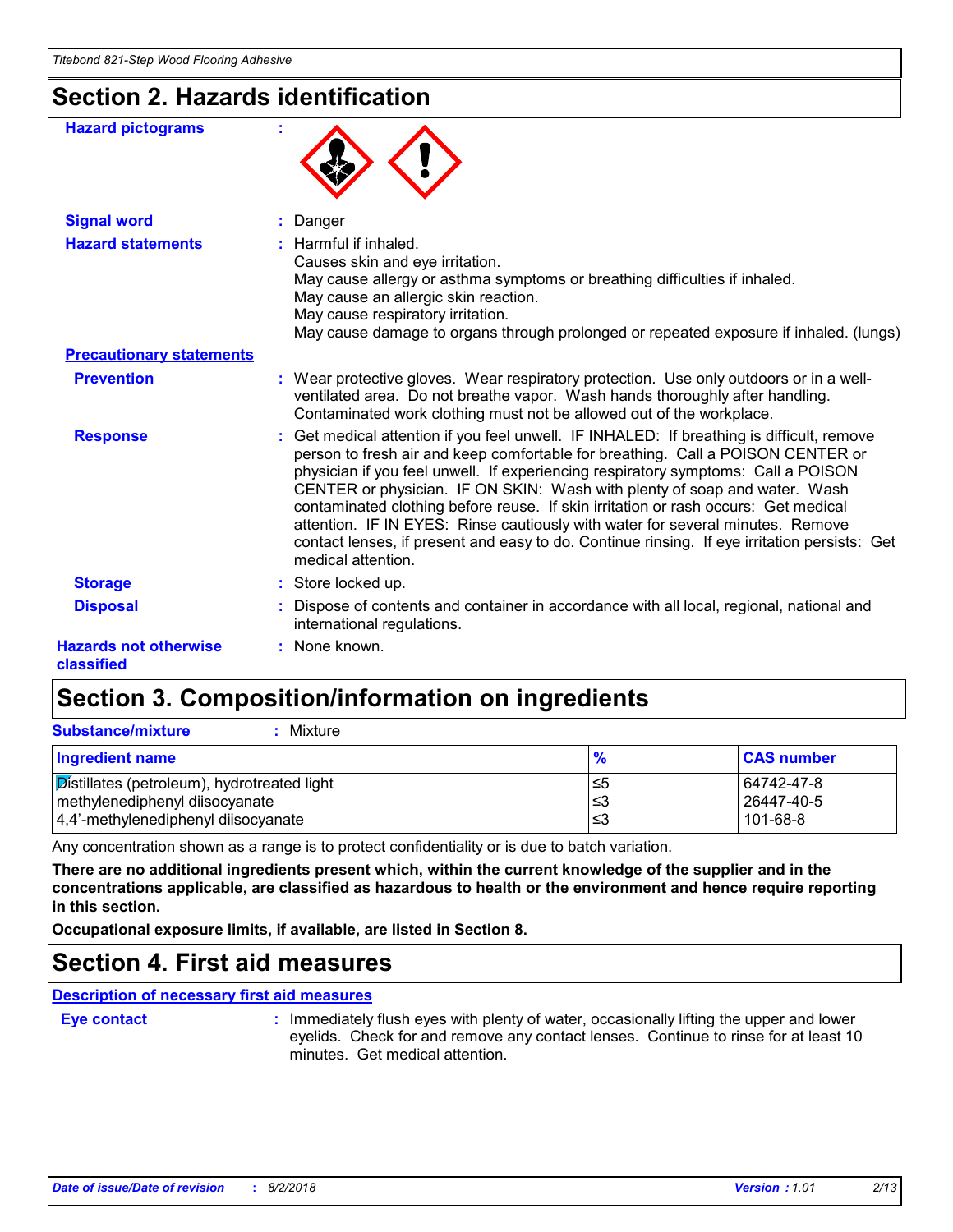# **Section 4. First aid measures**

| <b>Inhalation</b>                                  | : Remove victim to fresh air and keep at rest in a position comfortable for breathing. If it<br>is suspected that fumes are still present, the rescuer should wear an appropriate mask<br>or self-contained breathing apparatus. If not breathing, if breathing is irregular or if<br>respiratory arrest occurs, provide artificial respiration or oxygen by trained personnel. It<br>may be dangerous to the person providing aid to give mouth-to-mouth resuscitation.<br>Get medical attention. If necessary, call a poison center or physician. If unconscious,<br>place in recovery position and get medical attention immediately. Maintain an open<br>airway. Loosen tight clothing such as a collar, tie, belt or waistband. In case of<br>inhalation of decomposition products in a fire, symptoms may be delayed. The exposed<br>person may need to be kept under medical surveillance for 48 hours. In the event of<br>any complaints or symptoms, avoid further exposure. |
|----------------------------------------------------|---------------------------------------------------------------------------------------------------------------------------------------------------------------------------------------------------------------------------------------------------------------------------------------------------------------------------------------------------------------------------------------------------------------------------------------------------------------------------------------------------------------------------------------------------------------------------------------------------------------------------------------------------------------------------------------------------------------------------------------------------------------------------------------------------------------------------------------------------------------------------------------------------------------------------------------------------------------------------------------|
| <b>Skin contact</b>                                | : Wash with plenty of soap and water. Remove contaminated clothing and shoes. Wash<br>contaminated clothing thoroughly with water before removing it, or wear gloves.<br>Continue to rinse for at least 10 minutes. Get medical attention. In the event of any<br>complaints or symptoms, avoid further exposure. Wash clothing before reuse. Clean<br>shoes thoroughly before reuse.                                                                                                                                                                                                                                                                                                                                                                                                                                                                                                                                                                                                 |
| <b>Ingestion</b>                                   | : Wash out mouth with water. Remove dentures if any. Remove victim to fresh air and<br>keep at rest in a position comfortable for breathing. If material has been swallowed and<br>the exposed person is conscious, give small quantities of water to drink. Stop if the<br>exposed person feels sick as vomiting may be dangerous. Do not induce vomiting<br>unless directed to do so by medical personnel. If vomiting occurs, the head should be<br>kept low so that vomit does not enter the lungs. Get medical attention following<br>exposure or if feeling unwell. Never give anything by mouth to an unconscious person.<br>If unconscious, place in recovery position and get medical attention immediately.<br>Maintain an open airway. Loosen tight clothing such as a collar, tie, belt or waistband.                                                                                                                                                                     |
| Most important symptoms/effects, acute and delayed |                                                                                                                                                                                                                                                                                                                                                                                                                                                                                                                                                                                                                                                                                                                                                                                                                                                                                                                                                                                       |
| <b>Potential acute health effects</b>              |                                                                                                                                                                                                                                                                                                                                                                                                                                                                                                                                                                                                                                                                                                                                                                                                                                                                                                                                                                                       |

| Potential acute health effects      |                                                                                                                                                                          |
|-------------------------------------|--------------------------------------------------------------------------------------------------------------------------------------------------------------------------|
| <b>Eye contact</b>                  | : Causes eye irritation.                                                                                                                                                 |
| <b>Inhalation</b>                   | : Harmful if inhaled. May cause respiratory irritation. May cause allergy or asthma<br>symptoms or breathing difficulties if inhaled.                                    |
| <b>Skin contact</b>                 | : Causes skin irritation. May cause an allergic skin reaction.                                                                                                           |
| <b>Ingestion</b>                    | : No known significant effects or critical hazards.                                                                                                                      |
| <b>Over-exposure signs/symptoms</b> |                                                                                                                                                                          |
| <b>Eye contact</b>                  | : Adverse symptoms may include the following:<br>pain or irritation<br>watering<br>redness                                                                               |
| <b>Inhalation</b>                   | : Adverse symptoms may include the following:<br>respiratory tract irritation<br>coughing<br>wheezing and breathing difficulties<br>asthma                               |
| <b>Skin contact</b>                 | : Adverse symptoms may include the following:<br>irritation<br>redness                                                                                                   |
| <b>Ingestion</b>                    | : No specific data.                                                                                                                                                      |
|                                     | Indication of immediate medical attention and special treatment needed, if necessary                                                                                     |
| <b>Notes to physician</b>           | : In case of inhalation of decomposition products in a fire, symptoms may be delayed.<br>The exposed person may need to be kept under medical surveillance for 48 hours. |
| <b>Specific treatments</b>          | : No specific treatment.                                                                                                                                                 |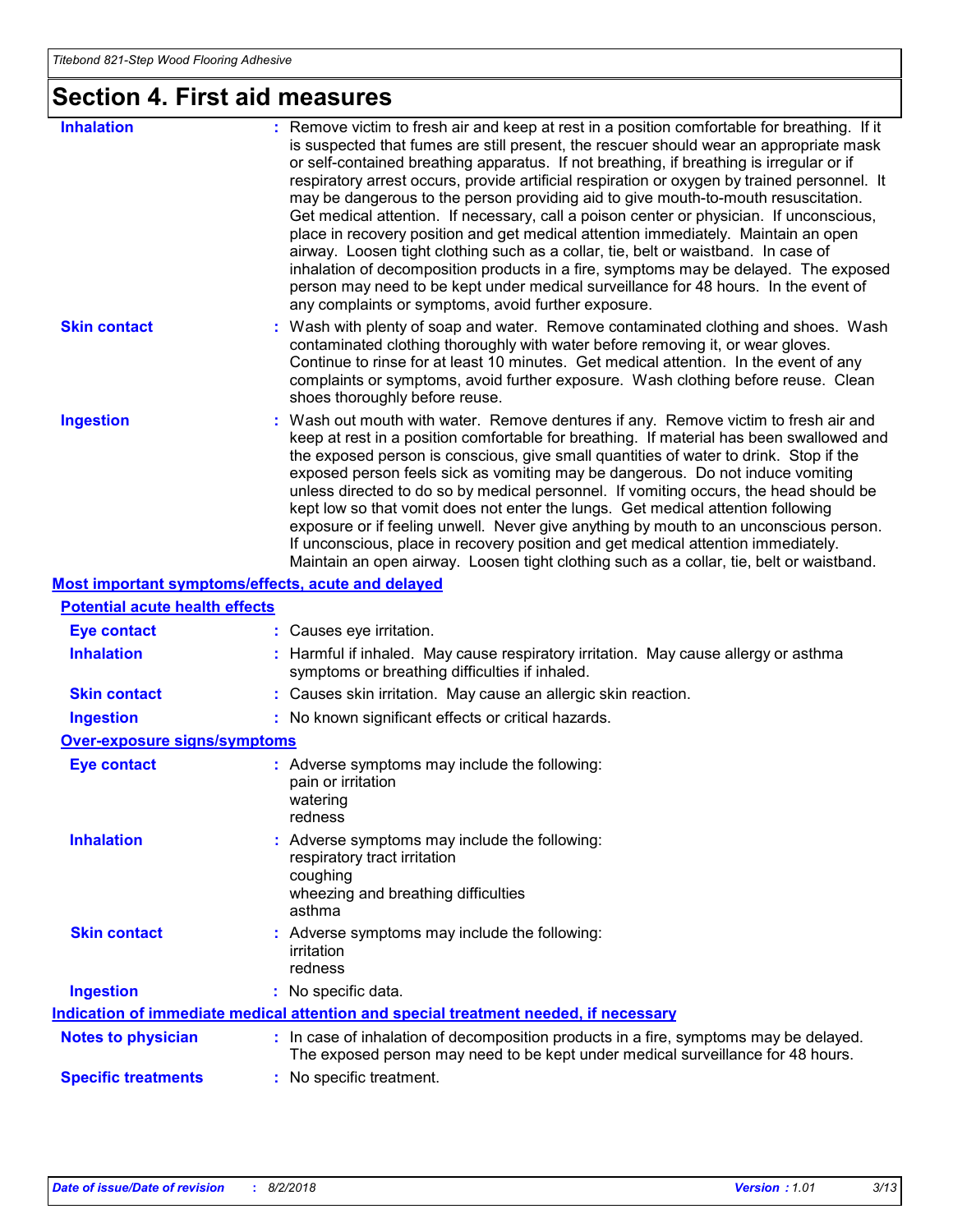### **Section 4. First aid measures**

**Protection of first-aiders** : No action shall be taken involving any personal risk or without suitable training. If it is suspected that fumes are still present, the rescuer should wear an appropriate mask or self-contained breathing apparatus. It may be dangerous to the person providing aid to give mouth-to-mouth resuscitation. Wash contaminated clothing thoroughly with water before removing it, or wear gloves.

**See toxicological information (Section 11)**

### **Section 5. Fire-fighting measures**

| <b>Extinguishing media</b>                               |                                                                                                                                                                                                   |
|----------------------------------------------------------|---------------------------------------------------------------------------------------------------------------------------------------------------------------------------------------------------|
| <b>Suitable extinguishing</b><br>media                   | : Use an extinguishing agent suitable for the surrounding fire.                                                                                                                                   |
| <b>Unsuitable extinguishing</b><br>media                 | : None known.                                                                                                                                                                                     |
| <b>Specific hazards arising</b><br>from the chemical     | : In a fire or if heated, a pressure increase will occur and the container may burst.                                                                                                             |
| <b>Hazardous thermal</b><br>decomposition products       | : Decomposition products may include the following materials:<br>carbon dioxide<br>carbon monoxide<br>nitrogen oxides                                                                             |
| <b>Special protective actions</b><br>for fire-fighters   | Promptly isolate the scene by removing all persons from the vicinity of the incident if<br>there is a fire. No action shall be taken involving any personal risk or without suitable<br>training. |
| <b>Special protective</b><br>equipment for fire-fighters | : Fire-fighters should wear appropriate protective equipment and self-contained breathing<br>apparatus (SCBA) with a full face-piece operated in positive pressure mode.                          |

### **Section 6. Accidental release measures**

|                                                              | <b>Personal precautions, protective equipment and emergency procedures</b>                                                                                                                                                                                                                                                                                                                                                                                                                                                                                                                                                                                                                                   |
|--------------------------------------------------------------|--------------------------------------------------------------------------------------------------------------------------------------------------------------------------------------------------------------------------------------------------------------------------------------------------------------------------------------------------------------------------------------------------------------------------------------------------------------------------------------------------------------------------------------------------------------------------------------------------------------------------------------------------------------------------------------------------------------|
| For non-emergency<br>personnel                               | : No action shall be taken involving any personal risk or without suitable training.<br>Evacuate surrounding areas. Keep unnecessary and unprotected personnel from<br>entering. Do not touch or walk through spilled material. Avoid breathing vapor or mist.<br>Provide adequate ventilation. Wear appropriate respirator when ventilation is<br>inadequate. Put on appropriate personal protective equipment.                                                                                                                                                                                                                                                                                             |
|                                                              | For emergency responders : If specialized clothing is required to deal with the spillage, take note of any information in<br>Section 8 on suitable and unsuitable materials. See also the information in "For non-<br>emergency personnel".                                                                                                                                                                                                                                                                                                                                                                                                                                                                  |
| <b>Environmental precautions</b>                             | : Avoid dispersal of spilled material and runoff and contact with soil, waterways, drains<br>and sewers. Inform the relevant authorities if the product has caused environmental<br>pollution (sewers, waterways, soil or air).                                                                                                                                                                                                                                                                                                                                                                                                                                                                              |
| <b>Methods and materials for containment and cleaning up</b> |                                                                                                                                                                                                                                                                                                                                                                                                                                                                                                                                                                                                                                                                                                              |
| <b>Small spill</b>                                           | : Stop leak if without risk. Move containers from spill area. Dilute with water and mop up<br>if water-soluble. Alternatively, or if water-insoluble, absorb with an inert dry material and<br>place in an appropriate waste disposal container. Dispose of via a licensed waste<br>disposal contractor.                                                                                                                                                                                                                                                                                                                                                                                                     |
| <b>Large spill</b>                                           | : Stop leak if without risk. Move containers from spill area. Approach release from<br>upwind. Prevent entry into sewers, water courses, basements or confined areas. Wash<br>spillages into an effluent treatment plant or proceed as follows. Contain and collect<br>spillage with non-combustible, absorbent material e.g. sand, earth, vermiculite or<br>diatomaceous earth and place in container for disposal according to local regulations<br>(see Section 13). Dispose of via a licensed waste disposal contractor. Contaminated<br>absorbent material may pose the same hazard as the spilled product. Note: see<br>Section 1 for emergency contact information and Section 13 for waste disposal. |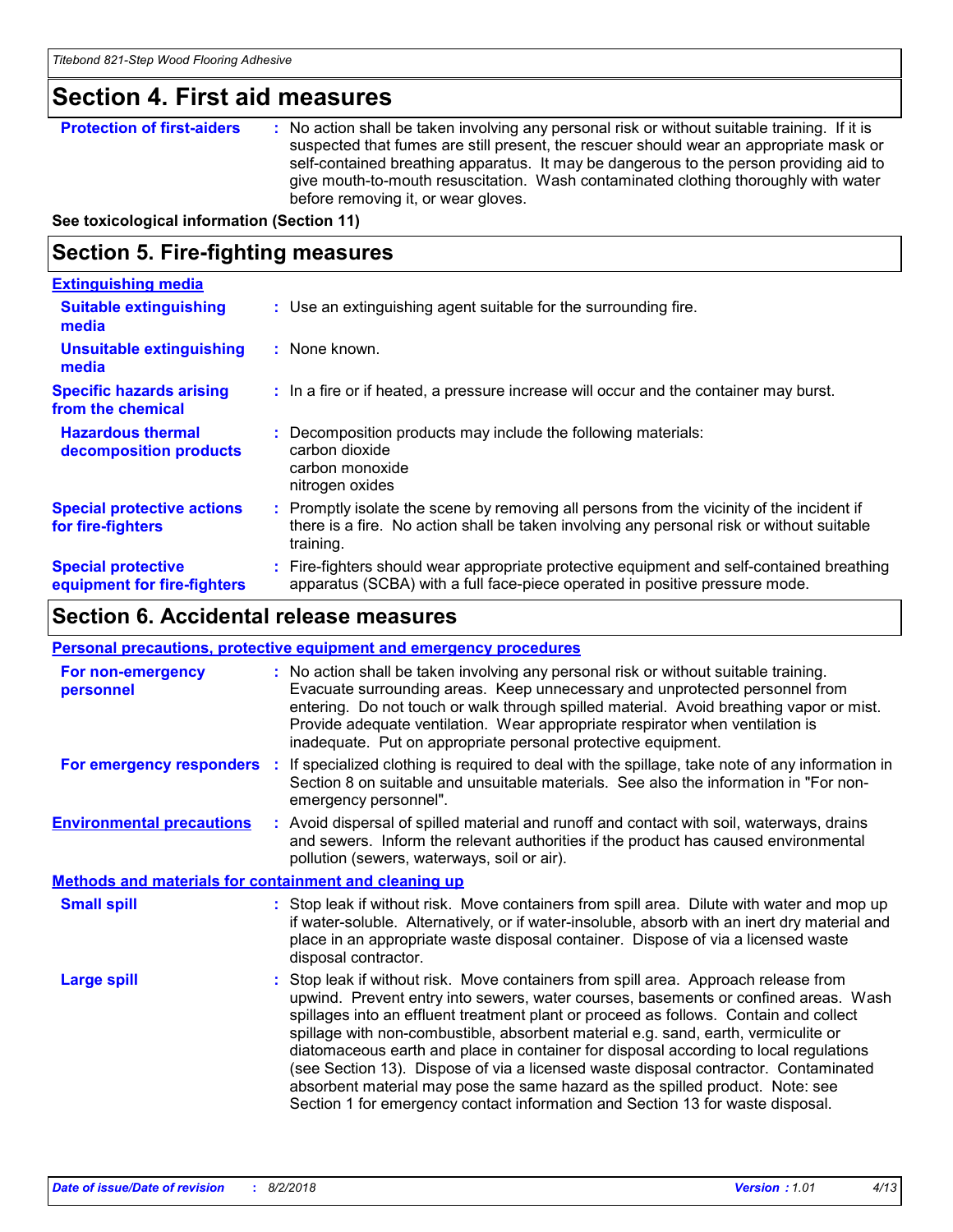### **Section 7. Handling and storage**

#### **Advice on general occupational hygiene Conditions for safe storage, including any incompatibilities** Eating, drinking and smoking should be prohibited in areas where this material is **:** handled, stored and processed. Workers should wash hands and face before eating, drinking and smoking. Remove contaminated clothing and protective equipment before entering eating areas. See also Section 8 for additional information on hygiene measures. Store between the following temperatures: 23.889 to 40.556°C (75 to 105°F). **:** Precautions should be taken to minimize exposure to atmospheric humidity or water.  $CO<sub>2</sub>$  will be formed, which, in closed containers, could result in pressurization. Store in accordance with local regulations. Store in original container protected from direct sunlight in a dry, cool and well-ventilated area, away from incompatible materials (see Section 10) and food and drink. Store locked up. Keep container tightly closed and sealed until ready for use. Containers that have been opened must be carefully resealed and kept upright to prevent leakage. Do not store in unlabeled containers. Use appropriate containment to avoid environmental contamination. See Section 10 for incompatible materials before handling or use. **Protective measures** : Put on appropriate personal protective equipment (see Section 8). Persons with a **Protestion** history of skin sensitization problems or asthma, allergies or chronic or recurrent respiratory disease should not be employed in any process in which this product is used. Do not get in eyes or on skin or clothing. Do not breathe vapor or mist. Do not ingest. Use only with adequate ventilation. Wear appropriate respirator when ventilation is inadequate. Keep in the original container or an approved alternative made from a compatible material, kept tightly closed when not in use. Empty containers retain product residue and can be hazardous. Do not reuse container. **Precautions for safe handling**

### **Section 8. Exposure controls/personal protection**

#### **Control parameters**

#### **Occupational exposure limits**

| <b>Ingredient name</b>                                                                                               | <b>Exposure limits</b>                                                                                                                                                                                                                                                                                                                                                                                          |  |
|----------------------------------------------------------------------------------------------------------------------|-----------------------------------------------------------------------------------------------------------------------------------------------------------------------------------------------------------------------------------------------------------------------------------------------------------------------------------------------------------------------------------------------------------------|--|
| Distillates (petroleum), hydrotreated light<br>methylenediphenyl diisocyanate<br>4,4'-methylenediphenyl diisocyanate | ACGIH TLV (United States, 3/2017). Absorbed through skin.<br>TWA: 200 mg/m <sup>3</sup> , (as total hydrocarbon vapor) 8 hours.<br>None.<br>ACGIH TLV (United States, 3/2017).<br>TWA: 0.005 ppm 8 hours.<br>OSHA PEL 1989 (United States, 3/1989).<br>CEIL: 0.02 ppm<br>CEIL: $0.2 \text{ mg/m}^3$<br>NIOSH REL (United States, 10/2016).<br>TWA: 0.05 mg/m <sup>3</sup> 10 hours.<br>TWA: 0.005 ppm 10 hours. |  |
|                                                                                                                      | CEIL: 0.2 mg/m <sup>3</sup> 10 minutes.<br>CEIL: 0.02 ppm 10 minutes.<br>OSHA PEL (United States, 6/2016).<br>CEIL: 0.02 ppm<br>CEIL: $0.2 \text{ mg/m}^3$                                                                                                                                                                                                                                                      |  |
| <b>Appropriate engineering</b><br>controls                                                                           | : Use only with adequate ventilation. Use process enclosures, local exhaust ventilation or<br>other engineering controls to keep worker exposure to airborne contaminants below any<br>recommended or statutory limits.                                                                                                                                                                                         |  |
| <b>Environmental exposure</b><br>controls                                                                            | : Emissions from ventilation or work process equipment should be checked to ensure<br>they comply with the requirements of environmental protection legislation. In some<br>cases, fume scrubbers, filters or engineering modifications to the process equipment<br>will be necessary to reduce emissions to acceptable levels.                                                                                 |  |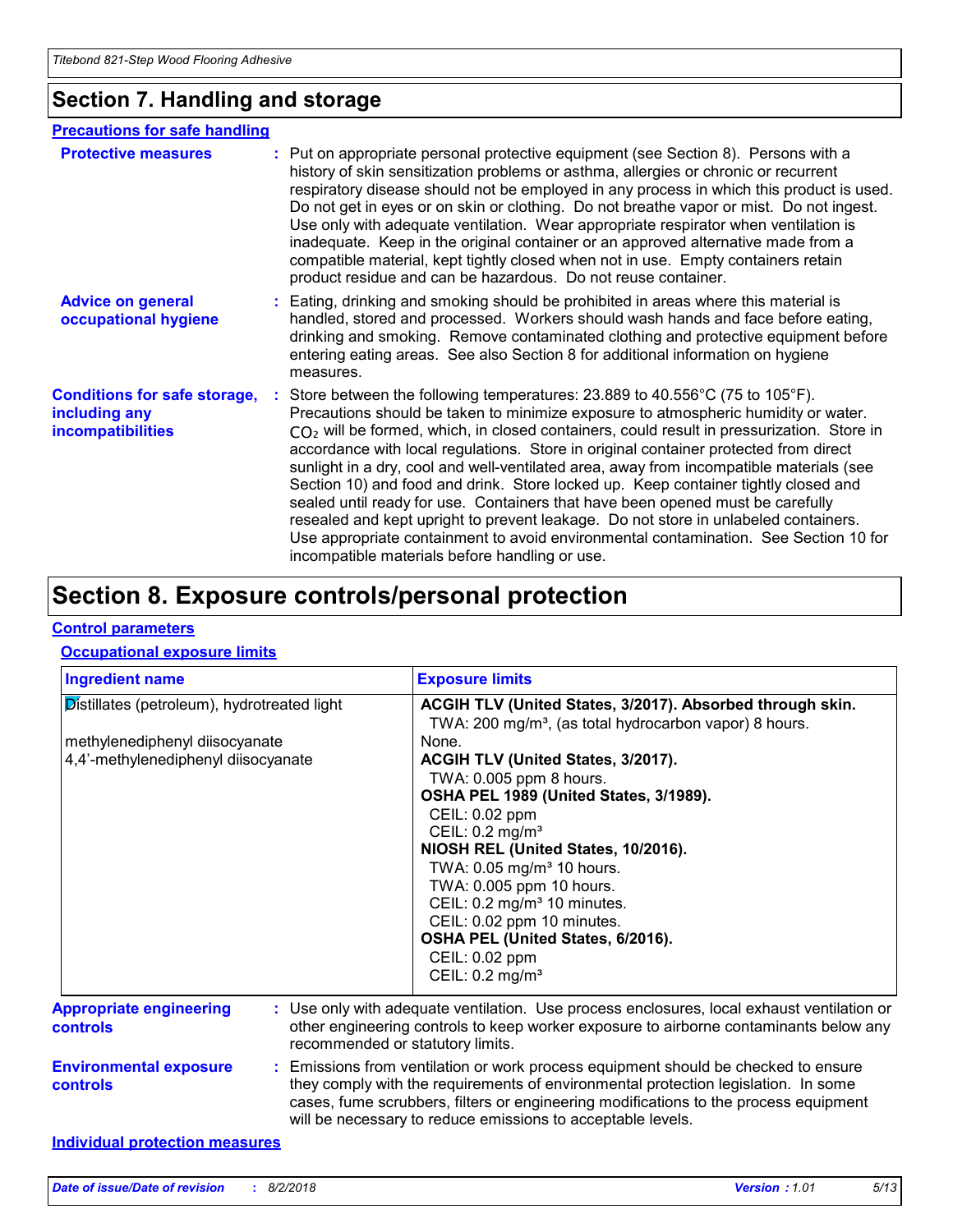# **Section 8. Exposure controls/personal protection**

| <b>Hygiene measures</b>       | : Wash hands, forearms and face thoroughly after handling chemical products, before<br>eating, smoking and using the lavatory and at the end of the working period.<br>Appropriate techniques should be used to remove potentially contaminated clothing.<br>Contaminated work clothing should not be allowed out of the workplace. Wash<br>contaminated clothing before reusing. Ensure that eyewash stations and safety<br>showers are close to the workstation location.                                                                                                                                                                                       |
|-------------------------------|-------------------------------------------------------------------------------------------------------------------------------------------------------------------------------------------------------------------------------------------------------------------------------------------------------------------------------------------------------------------------------------------------------------------------------------------------------------------------------------------------------------------------------------------------------------------------------------------------------------------------------------------------------------------|
| <b>Eye/face protection</b>    | : Safety eyewear complying with an approved standard should be used when a risk<br>assessment indicates this is necessary to avoid exposure to liquid splashes, mists,<br>gases or dusts. If contact is possible, the following protection should be worn, unless<br>the assessment indicates a higher degree of protection: chemical splash goggles.                                                                                                                                                                                                                                                                                                             |
| <b>Skin protection</b>        |                                                                                                                                                                                                                                                                                                                                                                                                                                                                                                                                                                                                                                                                   |
| <b>Hand protection</b>        | : Chemical-resistant, impervious gloves complying with an approved standard should be<br>worn at all times when handling chemical products if a risk assessment indicates this is<br>necessary. Considering the parameters specified by the glove manufacturer, check<br>during use that the gloves are still retaining their protective properties. It should be<br>noted that the time to breakthrough for any glove material may be different for different<br>glove manufacturers. In the case of mixtures, consisting of several substances, the<br>protection time of the gloves cannot be accurately estimated. Wear protective gloves:<br>Nitrile gloves. |
| <b>Body protection</b>        | : Personal protective equipment for the body should be selected based on the task being<br>performed and the risks involved and should be approved by a specialist before<br>handling this product.                                                                                                                                                                                                                                                                                                                                                                                                                                                               |
| <b>Other skin protection</b>  | : Appropriate footwear and any additional skin protection measures should be selected<br>based on the task being performed and the risks involved and should be approved by a<br>specialist before handling this product.                                                                                                                                                                                                                                                                                                                                                                                                                                         |
| <b>Respiratory protection</b> | : Based on the hazard and potential for exposure, select a respirator that meets the<br>appropriate standard or certification. Respirators must be used according to a<br>respiratory protection program to ensure proper fitting, training, and other important<br>aspects of use.                                                                                                                                                                                                                                                                                                                                                                               |

### **Section 9. Physical and chemical properties**

| <b>Appearance</b>                                |                                                                 |
|--------------------------------------------------|-----------------------------------------------------------------|
| <b>Physical state</b>                            | : Liquid. [Paste.]                                              |
| <b>Color</b>                                     | $\therefore$ Brown.                                             |
| <b>Odor</b>                                      | Characteristic.                                                 |
| <b>Odor threshold</b>                            | : Not available.                                                |
| pH                                               | : Not applicable.                                               |
| <b>Melting point</b>                             | : Not available.                                                |
| <b>Boiling point</b>                             | : >100°C (>212°F)                                               |
| <b>Flash point</b>                               | : Closed cup: $>95^{\circ}$ C ( $>203^{\circ}$ F) [Setaflash.]  |
| <b>Evaporation rate</b>                          | $:$ <1 (butyl acetate = 1)                                      |
| <b>Flammability (solid, gas)</b>                 | : Not available.                                                |
| Lower and upper explosive<br>(flammable) limits  | : Not available.                                                |
| <b>VOC (less water, less</b><br>exempt solvents) | $: 77$ g/l                                                      |
| <b>Volatility</b>                                | $: 5.56\%$ (w/w)                                                |
| <b>Vapor density</b>                             | : Not available.                                                |
| <b>Relative density</b>                          | : 1.41                                                          |
| <b>Solubility</b>                                | Insoluble in the following materials: cold water and hot water. |
| <b>Solubility in water</b>                       | : Not available.                                                |
|                                                  |                                                                 |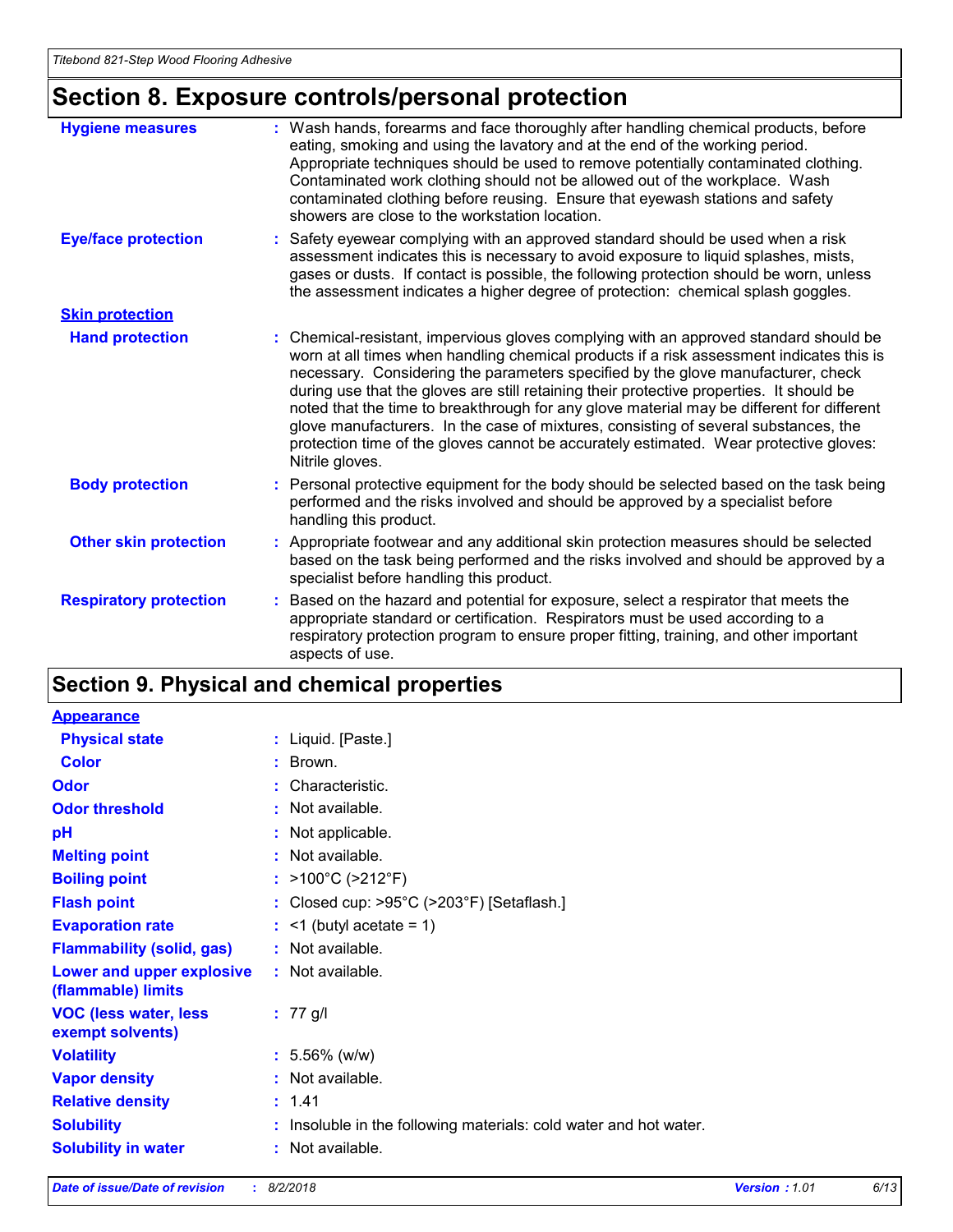### **Section 9. Physical and chemical properties**

| <b>Partition coefficient: n-</b><br>octanol/water | : Not available. |  |
|---------------------------------------------------|------------------|--|
| <b>Auto-ignition temperature</b>                  | : Not available. |  |
| <b>Decomposition temperature</b>                  | : Not available. |  |
| <b>Viscosity</b>                                  | : Not available. |  |

### **Section 10. Stability and reactivity**

| <b>Reactivity</b>                                   |    | : No specific test data related to reactivity available for this product or its ingredients.              |
|-----------------------------------------------------|----|-----------------------------------------------------------------------------------------------------------|
| <b>Chemical stability</b>                           |    | : The product is stable.                                                                                  |
| <b>Possibility of hazardous</b><br><b>reactions</b> |    | : Under normal conditions of storage and use, hazardous reactions will not occur.                         |
| <b>Conditions to avoid</b>                          | ÷. | No specific data.                                                                                         |
| <b>Incompatible materials</b>                       |    | Reactive or incompatible with the following materials:<br>water<br>amines                                 |
| <b>Hazardous decomposition</b><br>products          |    | : Under normal conditions of storage and use, hazardous decomposition products should<br>not be produced. |

### **Section 11. Toxicological information**

#### **Information on toxicological effects**

| <b>Acute toxicity</b> |
|-----------------------|
|-----------------------|

| <b>Product/ingredient name</b>         | <b>Result</b> | <b>Species</b> | <b>Dose</b> | <b>Exposure</b> |
|----------------------------------------|---------------|----------------|-------------|-----------------|
| 4,4'-methylenediphenyl<br>diisocyanate | LD50 Oral     | Rat            | 9200 mg/kg  |                 |

#### **Irritation/Corrosion**

| <b>Product/ingredient name</b>         | <b>Result</b>              | <b>Species</b> | <b>Score</b> | <b>Exposure</b>   | <b>Observation</b> |
|----------------------------------------|----------------------------|----------------|--------------|-------------------|--------------------|
| 4,4'-methylenediphenyl<br>diisocyanate | l Eves - Moderate irritant | Rabbit         |              | 100<br>milligrams |                    |

#### **Conclusion/Summary**

| ۰. |  |
|----|--|

- **Skin :** May cause skin irritation. Contains isocyanates. May be harmful if absorbed through skin.
- **Eyes :** This product may irritate eyes upon contact.
- **Respiratory :** May cause respiratory irritation.

#### **Sensitization**

Not available.

**Conclusion/Summary**

**Skin Example 20 Skin :** Contains isocyanates. May cause sensitization by skin contact. Once sensitized, a severe allergic reaction may occur when subsequently exposed to very low levels.

allergic reaction may occur when subsequently exposed to very low levels.

**Respiratory <b>:** Contains isocyanates. May cause sensitization by inhalation. Once sensitized, a severe

**Mutagenicity**

Not available.

**Carcinogenicity**

Not available.

**Classification**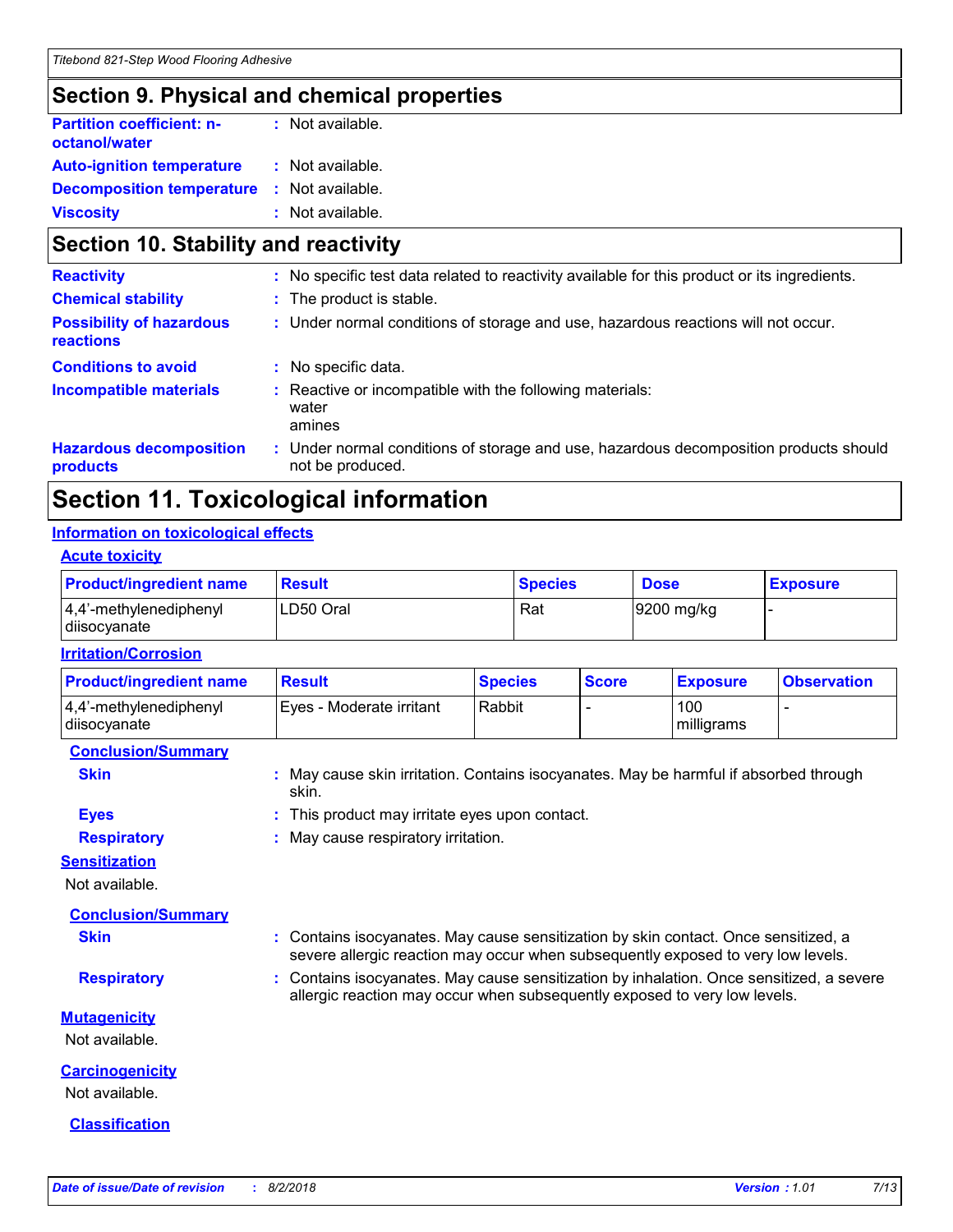# **Section 11. Toxicological information**

| <b>Product/ingredient name</b>             | <b>OSHA</b> | <b>IARC</b> | <b>NTP</b> |
|--------------------------------------------|-------------|-------------|------------|
| $ 4,4'$ -methylenediphenyl<br>diisocyanate |             |             |            |

#### **Reproductive toxicity**

Not available.

### **Teratogenicity**

Not available.

#### **Specific target organ toxicity (single exposure)**

| <b>Name</b>                              | <b>Category</b> | <b>Route of</b><br>exposure | <b>Target organs</b>                    |
|------------------------------------------|-----------------|-----------------------------|-----------------------------------------|
| Titebond 821-Step Wood Flooring Adhesive | Category 3      | Not applicable.             | Respiratory tract<br>l irritation       |
| methylenediphenyl diisocyanate           | Category 3      | Not applicable.             | Respiratory tract<br>l irritation       |
| 4,4'-methylenediphenyl diisocyanate      | Category 3      | Not applicable.             | Respiratory tract<br><b>lirritation</b> |

#### **Specific target organ toxicity (repeated exposure)**

| <b>Name</b>                              | <b>Category</b> | <b>Route of</b><br>exposure | <b>Target organs</b>  |
|------------------------------------------|-----------------|-----------------------------|-----------------------|
| Titebond 821-Step Wood Flooring Adhesive | Category 2      | I Inhalation                | <b>Ilungs</b>         |
| methylenediphenyl diisocyanate           | Category 2      | <b>Not determined</b>       | Not determined        |
| 4,4'-methylenediphenyl diisocyanate      | Category 2      | I Not determined            | <b>Not determined</b> |

#### **Aspiration hazard**

| <b>Name</b>                                 | <b>Result</b>                |
|---------------------------------------------|------------------------------|
| Distillates (petroleum), hydrotreated light | ASPIRATION HAZARD - Category |

| Information on the likely<br>routes of exposure | : Routes of entry anticipated: Oral, Dermal, Inhalation.                                                                                   |               |      |
|-------------------------------------------------|--------------------------------------------------------------------------------------------------------------------------------------------|---------------|------|
| <b>Potential acute health effects</b>           |                                                                                                                                            |               |      |
| <b>Eye contact</b>                              | : Causes eye irritation.                                                                                                                   |               |      |
| <b>Inhalation</b>                               | : Harmful if inhaled. May cause respiratory irritation. May cause allergy or asthma<br>symptoms or breathing difficulties if inhaled.      |               |      |
| <b>Skin contact</b>                             | : Causes skin irritation. May cause an allergic skin reaction.                                                                             |               |      |
| <b>Ingestion</b>                                | : No known significant effects or critical hazards.                                                                                        |               |      |
|                                                 | <b>Symptoms related to the physical, chemical and toxicological characteristics</b>                                                        |               |      |
| <b>Eye contact</b>                              | : Adverse symptoms may include the following:<br>pain or irritation<br>watering<br>redness                                                 |               |      |
| <b>Inhalation</b>                               | : Adverse symptoms may include the following:<br>respiratory tract irritation<br>coughing<br>wheezing and breathing difficulties<br>asthma |               |      |
| <b>Skin contact</b>                             | : Adverse symptoms may include the following:<br>irritation<br>redness                                                                     |               |      |
| <b>Ingestion</b>                                | : No specific data.                                                                                                                        |               |      |
|                                                 | Delayed and immediate effects and also chronic effects from short and long term exposure                                                   |               |      |
| Date of issue/Date of revision                  | : 8/2/2018                                                                                                                                 | Version: 1.01 | 8/13 |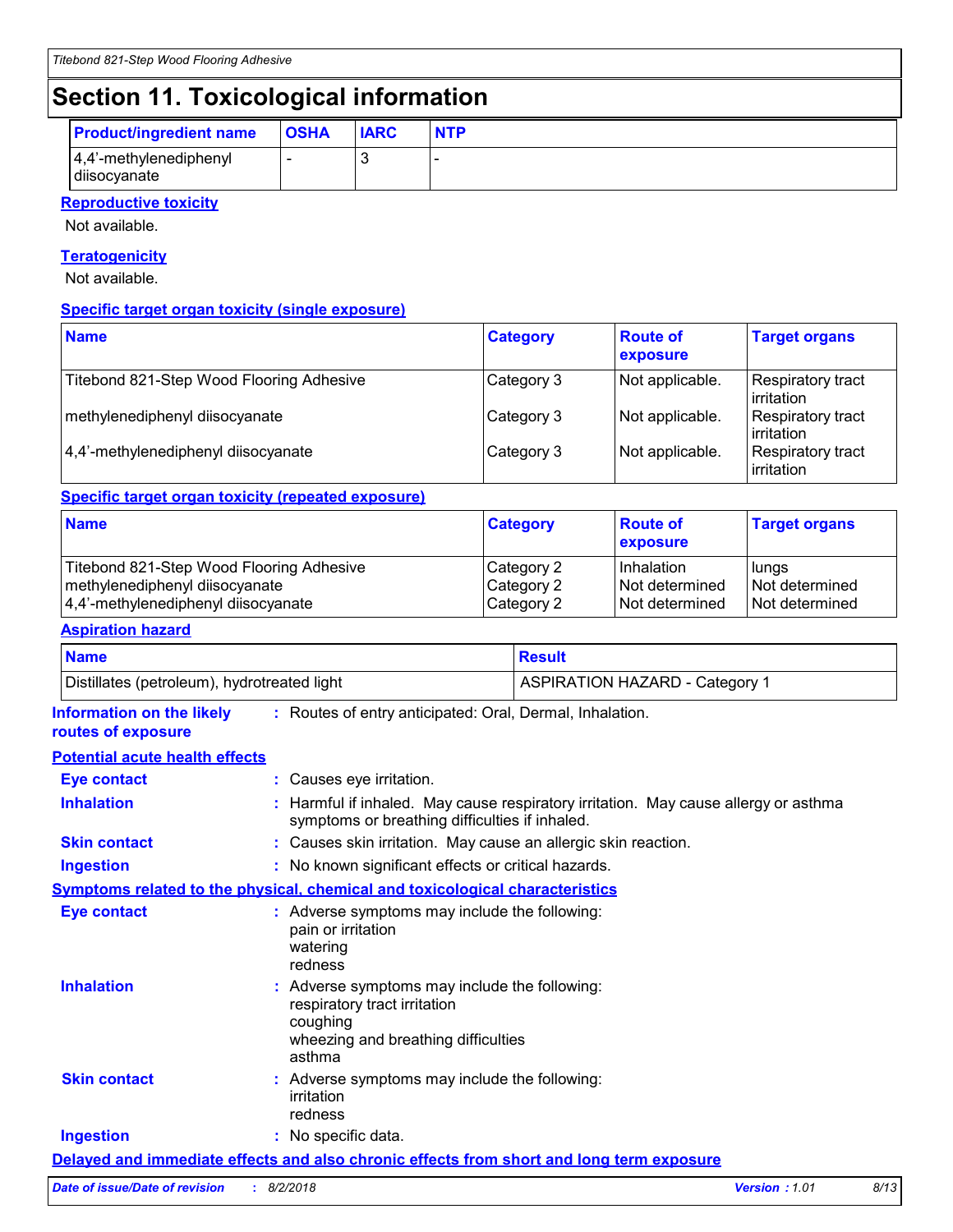# **Section 11. Toxicological information**

| <b>Potential immediate</b>              | : Not available.                                                                                                                                                               |
|-----------------------------------------|--------------------------------------------------------------------------------------------------------------------------------------------------------------------------------|
| <b>Potential delayed effects</b>        | $:$ Not available.                                                                                                                                                             |
| <b>Long term exposure</b>               |                                                                                                                                                                                |
| <b>Potential immediate</b>              | : Not available.                                                                                                                                                               |
| <b>Potential delayed effects</b>        | : Not available.                                                                                                                                                               |
| <b>Potential chronic health effects</b> |                                                                                                                                                                                |
| Not available.                          |                                                                                                                                                                                |
| <b>Conclusion/Summary</b><br>levels.    | : Contains isocyanates. May cause allergic reactions in certain individuals. Once<br>sensitized, a severe allergic reaction may occur when subsequently exposed to very low    |
| levels.                                 | : May cause damage to organs through prolonged or repeated exposure if inhaled. Once<br>sensitized, a severe allergic reaction may occur when subsequently exposed to very low |
| <b>Carcinogenicity</b>                  | : No known significant effects or critical hazards.                                                                                                                            |
| <b>Mutagenicity</b>                     | : No known significant effects or critical hazards.                                                                                                                            |
| <b>Teratogenicity</b>                   | : No known significant effects or critical hazards.                                                                                                                            |
| <b>Developmental effects</b>            | : No known significant effects or critical hazards.                                                                                                                            |
| <b>Fertility effects</b>                | : No known significant effects or critical hazards.                                                                                                                            |
| <b>Numerical measures of toxicity</b>   |                                                                                                                                                                                |
| <b>Acute toxicity estimates</b>         |                                                                                                                                                                                |
| Not available.                          |                                                                                                                                                                                |
|                                         |                                                                                                                                                                                |

# **Section 12. Ecological information**

#### **Toxicity**

| <b>Product/ingredient name</b>                 | <b>Result</b>                    | <b>Species</b>               | <b>Exposure</b> |
|------------------------------------------------|----------------------------------|------------------------------|-----------------|
| Distillates (petroleum),<br>hydrotreated light | Acute LC50 2200 µg/l Fresh water | [Fish - Lepomis macrochirus] | 4 davs          |

#### **Persistence and degradability**

Not available.

#### **Bioaccumulative potential**

| <b>Product/ingredient name</b>             | $LogP_{ow}$ | <b>BCF</b> | <b>Potential</b> |
|--------------------------------------------|-------------|------------|------------------|
| <b>Methylenediphenyl</b><br>diisocyanate   | 4.51        | 200        | low              |
| $ 4,4'$ -methylenediphenyl<br>diisocyanate | 4.51        | 200        | low              |
| Mobility in eail                           |             |            |                  |

#### **Mobility in soil**

| <b>Soil/water partition</b><br>coefficient (K <sub>oc</sub> ) | : Not available.                                    |
|---------------------------------------------------------------|-----------------------------------------------------|
| <b>Other adverse effects</b>                                  | : No known significant effects or critical hazards. |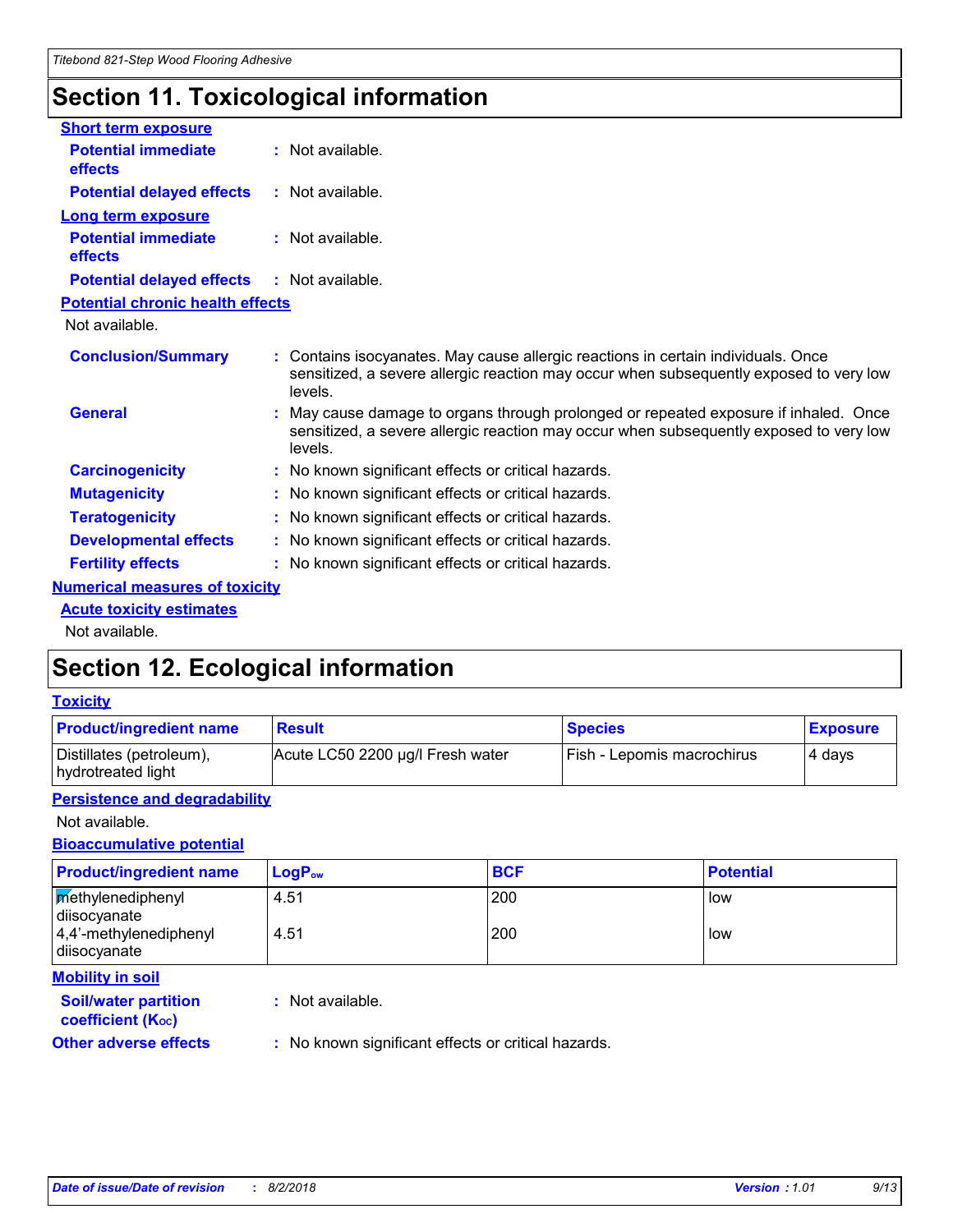### **Section 13. Disposal considerations**

#### **Disposal methods :**

The generation of waste should be avoided or minimized wherever possible. Disposal of this product, solutions and any by-products should at all times comply with the requirements of environmental protection and waste disposal legislation and any regional local authority requirements. Dispose of surplus and non-recyclable products via a licensed waste disposal contractor. Waste should not be disposed of untreated to the sewer unless fully compliant with the requirements of all authorities with jurisdiction. Waste packaging should be recycled. Incineration or landfill should only be considered when recycling is not feasible. This material and its container must be disposed of in a safe way. Care should be taken when handling emptied containers that have not been cleaned or rinsed out. Empty containers or liners may retain some product residues. Avoid dispersal of spilled material and runoff and contact with soil, waterways, drains and sewers.

### **Section 14. Transport information**

|                                      | <b>DOT</b><br><b>Classification</b> | <b>TDG</b><br><b>Classification</b> | <b>Mexico</b><br><b>Classification</b> | <b>ADR/RID</b>           | <b>IMDG</b>     | <b>IATA</b>              |
|--------------------------------------|-------------------------------------|-------------------------------------|----------------------------------------|--------------------------|-----------------|--------------------------|
| <b>UN number</b>                     | Not regulated.                      | Not regulated.                      | Not regulated.                         | Not regulated.           | Not regulated.  | Not regulated.           |
| <b>UN proper</b><br>shipping name    |                                     |                                     |                                        |                          |                 |                          |
| <b>Transport</b><br>hazard class(es) | $\overline{\phantom{m}}$            | $\overline{\phantom{0}}$            | $\overline{\phantom{a}}$               | $\overline{\phantom{a}}$ | $\qquad \qquad$ | $\overline{\phantom{0}}$ |
| <b>Packing group</b>                 | $\qquad \qquad \blacksquare$        |                                     |                                        |                          |                 |                          |
| <b>Environmental</b><br>hazards      | No.                                 | No.                                 | No.                                    | No.                      | No.             | No.                      |

### **Section 15. Regulatory information**

#### **U.S. Federal regulations**

#### **SARA 302/304**

**Composition/information on ingredients**

No products were found.

**SARA 304 RQ :** Not applicable.

#### **SARA 311/312**

**Classification :** ACUTE TOXICITY (inhalation) - Category 4 SKIN IRRITATION - Category 2 EYE IRRITATION - Category 2B RESPIRATORY SENSITIZATION - Category 1 SKIN SENSITIZATION - Category 1 SPECIFIC TARGET ORGAN TOXICITY (SINGLE EXPOSURE) (Respiratory tract irritation) - Category 3 SPECIFIC TARGET ORGAN TOXICITY (REPEATED EXPOSURE) (lungs) (inhalation) - Category 2

#### **Composition/information on ingredients**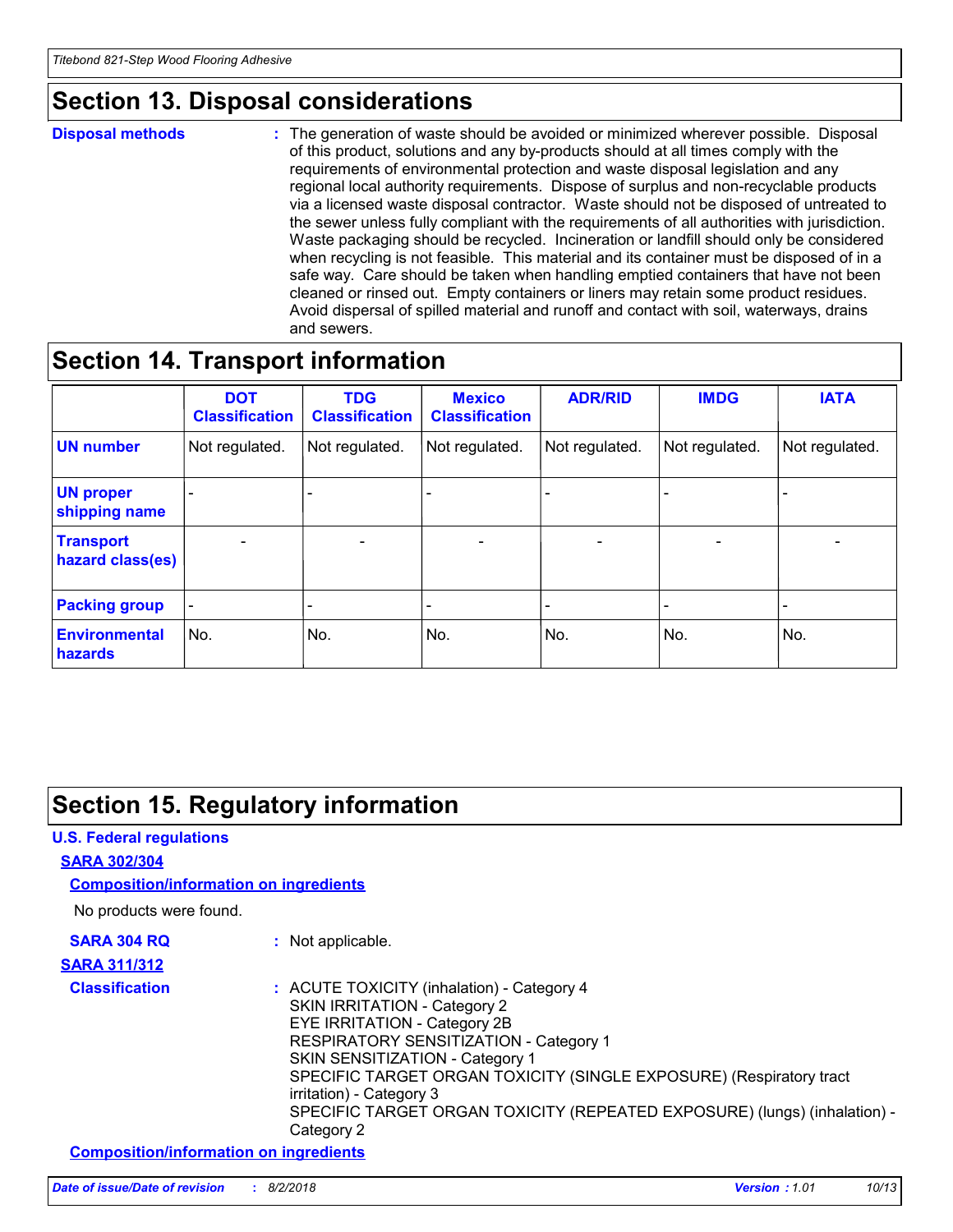## **Section 15. Regulatory information**

| <b>Name</b>                    | %        | <b>Classification</b>                                                           |
|--------------------------------|----------|---------------------------------------------------------------------------------|
| Distillates (petroleum),       | $\leq 5$ | <b>FLAMMABLE LIQUIDS - Category 4</b>                                           |
| hydrotreated light             |          | <b>ASPIRATION HAZARD - Category 1</b>                                           |
| methylenediphenyl diisocyanate | ≤3       | <b>ACUTE TOXICITY (inhalation) - Category 4</b>                                 |
|                                |          | <b>SKIN IRRITATION - Category 2</b>                                             |
|                                |          | EYE IRRITATION - Category 2A                                                    |
|                                |          | RESPIRATORY SENSITIZATION - Category 1                                          |
|                                |          | SKIN SENSITIZATION - Category 1                                                 |
|                                |          | SPECIFIC TARGET ORGAN TOXICITY (SINGLE EXPOSURE)                                |
|                                |          | (Respiratory tract irritation) - Category 3                                     |
|                                |          | SPECIFIC TARGET ORGAN TOXICITY (REPEATED                                        |
|                                |          | EXPOSURE) - Category 2                                                          |
| 4,4'-methylenediphenyl         | ≤3       | ACUTE TOXICITY (inhalation) - Category 4<br><b>SKIN IRRITATION - Category 2</b> |
| diisocyanate                   |          | EYE IRRITATION - Category 2A                                                    |
|                                |          | RESPIRATORY SENSITIZATION - Category 1                                          |
|                                |          | SKIN SENSITIZATION - Category 1                                                 |
|                                |          | SPECIFIC TARGET ORGAN TOXICITY (SINGLE EXPOSURE)                                |
|                                |          | (Respiratory tract irritation) - Category 3                                     |
|                                |          | SPECIFIC TARGET ORGAN TOXICITY (REPEATED                                        |
|                                |          | EXPOSURE) - Category 2                                                          |

#### **SARA 313**

**State regulations**

|                                           | <b>Product name</b>                 | <b>CAS number</b> | $\frac{9}{6}$ |
|-------------------------------------------|-------------------------------------|-------------------|---------------|
| <b>Form R - Reporting</b><br>requirements | 4,4'-methylenediphenyl diisocyanate | $101 - 68 - 8$    | ≤3            |
| <b>Supplier notification</b>              | 4,4'-methylenediphenyl diisocyanate | $101 - 68 - 8$    | ≤3            |

SARA 313 notifications must not be detached from the SDS and any copying and redistribution of the SDS shall include copying and redistribution of the notice attached to copies of the SDS subsequently redistributed.

| <b>Massachusetts</b>             | : The following components are listed: METHYLENE BISPHENYL ISOCYANATE;<br>DIPHENYLMETHANE DIISOCYANATE; MDI                       |
|----------------------------------|-----------------------------------------------------------------------------------------------------------------------------------|
| <b>New York</b>                  | : The following components are listed: Methylene diphenyl diisocyanate                                                            |
| <b>New Jersey</b>                | : The following components are listed: METHYLENE BISPHENYL ISOCYANATE;<br>BENZENE, 1,1'-METHYLENEBIS[4-ISOCYANATO-; DIISOCYANATES |
| <b>Pennsylvania</b>              | : The following components are listed: BENZENE, 1,1'-METHYLENEBIS<br>[4-ISOCYANATO-                                               |
| <b>International regulations</b> |                                                                                                                                   |
|                                  | <b>Chemical Weapon Convention List Schedules I, II &amp; III Chemicals</b>                                                        |
| Not listed.                      |                                                                                                                                   |
| <b>Montreal Protocol</b>         |                                                                                                                                   |
| Not listed.                      |                                                                                                                                   |
|                                  | <b>Stockholm Convention on Persistent Organic Pollutants</b>                                                                      |
| Not listed.                      |                                                                                                                                   |
|                                  | <b>UNECE Aarhus Protocol on POPs and Heavy Metals</b>                                                                             |
| Not listed.                      |                                                                                                                                   |
| <b>Inventory list</b>            |                                                                                                                                   |
| <b>China</b>                     | : All components are listed or exempted.                                                                                          |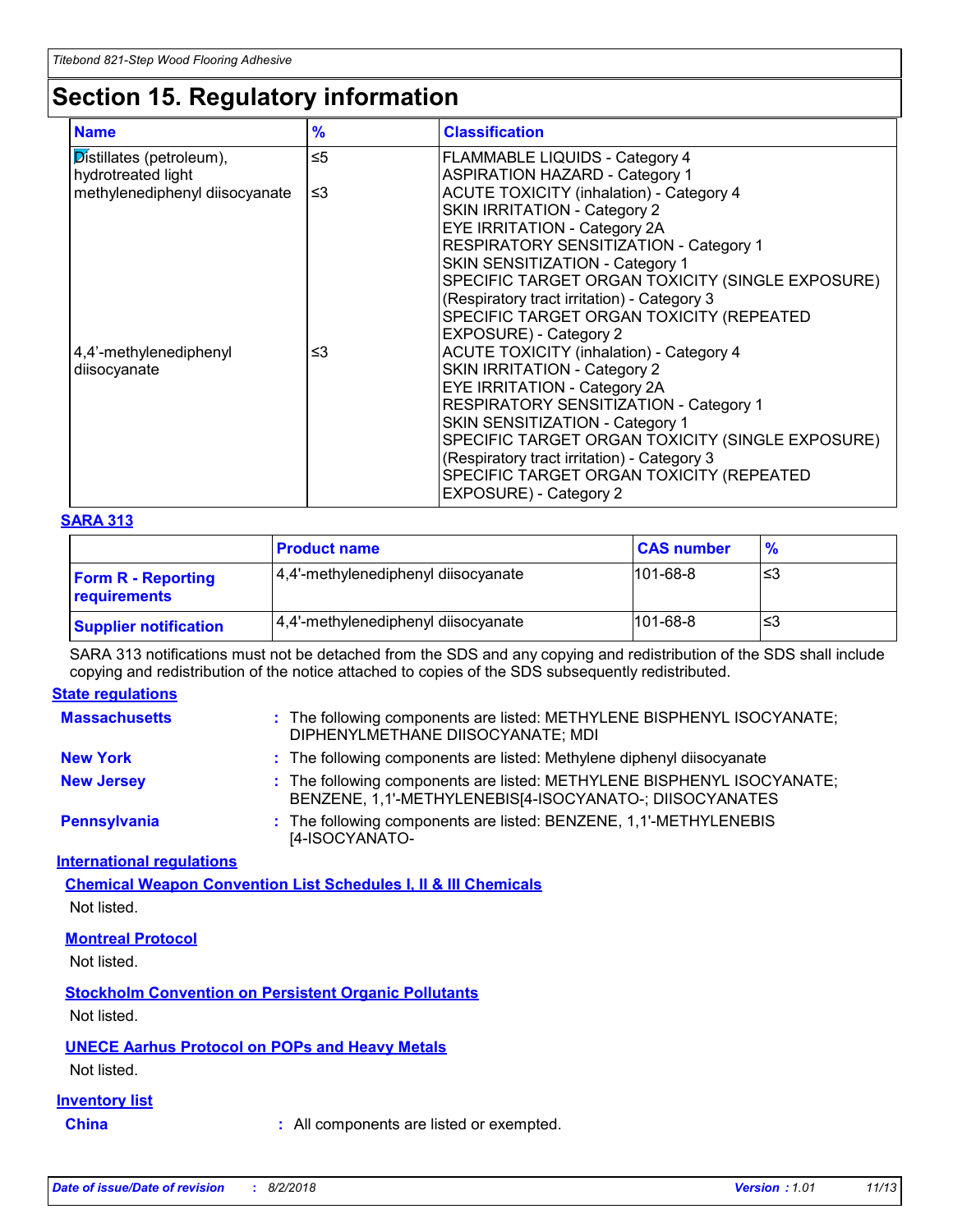### **Section 15. Regulatory information**

**United States TSCA 8(b) inventory**

**:** All components are listed or exempted.

### **Section 16. Other information**

#### **Hazardous Material Information System (U.S.A.)**



**Caution: HMIS® ratings are based on a 0-4 rating scale, with 0 representing minimal hazards or risks, and 4 representing significant hazards or risks. Although HMIS® ratings and the associated label are not required on SDSs or products leaving a facility under 29 CFR 1910.1200, the preparer may choose to provide them. HMIS® ratings are to be used with a fully implemented HMIS® program. HMIS® is a registered trademark and service mark of the American Coatings Association, Inc.**

**The customer is responsible for determining the PPE code for this material. For more information on HMIS® Personal Protective Equipment (PPE) codes, consult the HMIS® Implementation Manual.**

#### **National Fire Protection Association (U.S.A.)**



**Reprinted with permission from NFPA 704-2001, Identification of the Hazards of Materials for Emergency Response Copyright ©1997, National Fire Protection Association, Quincy, MA 02269. This reprinted material is not the complete and official position of the National Fire Protection Association, on the referenced subject which is represented only by the standard in its entirety.**

**Copyright ©2001, National Fire Protection Association, Quincy, MA 02269. This warning system is intended to be interpreted and applied only by properly trained individuals to identify fire, health and reactivity hazards of chemicals. The user is referred to certain limited number of chemicals with recommended classifications in NFPA 49 and NFPA 325, which would be used as a guideline only. Whether the chemicals are classified by NFPA or not, anyone using the 704 systems to classify chemicals does so at their own risk.**

#### **Procedure used to derive the classification**

| <b>Classification</b>                                                                   | <b>Justification</b> |
|-----------------------------------------------------------------------------------------|----------------------|
| <b>ACUTE TOXICITY (inhalation) - Category 4</b>                                         | Expert judgment      |
| SKIN IRRITATION - Category 2                                                            | Expert judgment      |
| EYE IRRITATION - Category 2B                                                            | Expert judgment      |
| RESPIRATORY SENSITIZATION - Category 1                                                  | Expert judgment      |
| SKIN SENSITIZATION - Category 1                                                         | Expert judgment      |
| SPECIFIC TARGET ORGAN TOXICITY (SINGLE EXPOSURE) (Respiratory tract                     | Expert judgment      |
| irritation) - Category 3                                                                |                      |
| SPECIFIC TARGET ORGAN TOXICITY (REPEATED EXPOSURE) (lungs) (inhalation) Expert judgment |                      |
| - Category 2                                                                            |                      |
| <b>History</b>                                                                          |                      |

| <b>Date of printing</b>           | : 4/22/2022 |
|-----------------------------------|-------------|
| Date of issue/Date of<br>revision | : 8/2/2018  |
| Date of previous issue            | : 4/24/2018 |
| <b>Version</b>                    | : 1.01      |